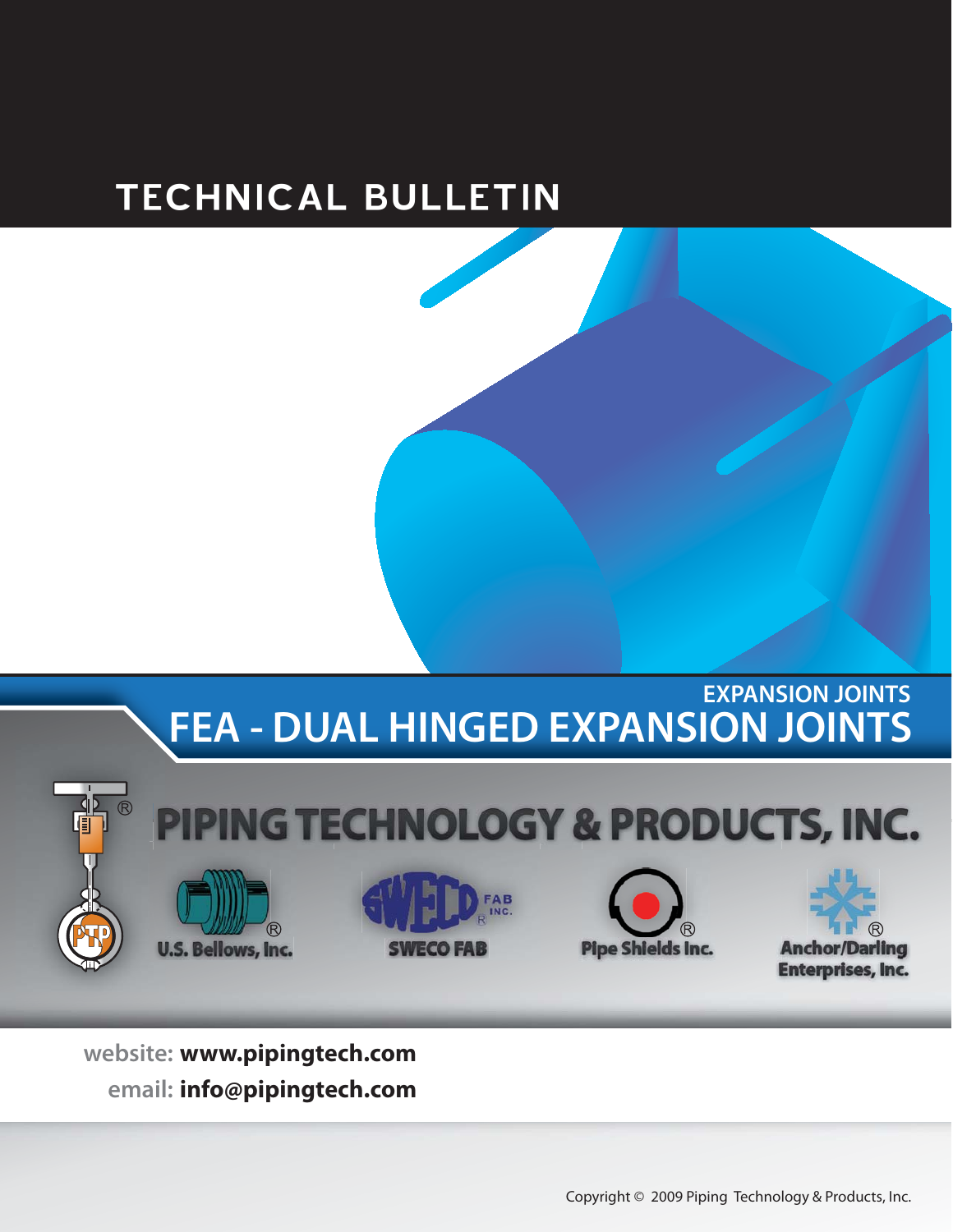# TECHNICAL BULLETIN

Stress analysis was performed on a dual hinged expansion joint to determine whether the plate thicknesses are sufficient to insure that the stresses are within code allowable.

### **36" and 18" Bellows**



*Figure 1.* Portion of a 36 inch Bellows assembly (EJ-004)



*Figure 2.* Portion of a 18 inch Bellows assembly (EJ-009)

*Figures 1* and 2 show a portion of a similar dual hinged expansion joint that was built by U.S. Bellows, Inc. The figures show the connection of the tie rods to the bellows. The tie rods are conneced to a plate-gusset assembly, which is welded to the bellows. This note describes a stress analysis to determine whether the plate thicknesses are sufficient to insure that the stresses are within code allowable.

#### **Parameters**

Table 1. Parameters of the two tie rods supports analyzed.

| Tag                     | EJ-004                     | EJ-009                 |
|-------------------------|----------------------------|------------------------|
| <b>Bellows Diameter</b> | 36 in                      | $18$ in                |
| <b>Plate Dimesions</b>  | $46 \times 46 \times 2$ in | 24 3/4 x 24 3/4 x 1 in |
| Tie Rod Diameter        | $1$ in                     | $1$ in                 |
| <b>Gusset Thickness</b> | $3/4$ in                   | $3/8$ in               |
| Load per Tie Rod        | 19,297 lbs                 | 5,443 lbs              |
| Steel                   | A240 tp304H                | A240 tp304H            |
| Bellows Operating Temp. | 1076 oF                    | 1076 oF                |
| <b>Allowable Stress</b> | 10 ksi                     | 10 ksi                 |

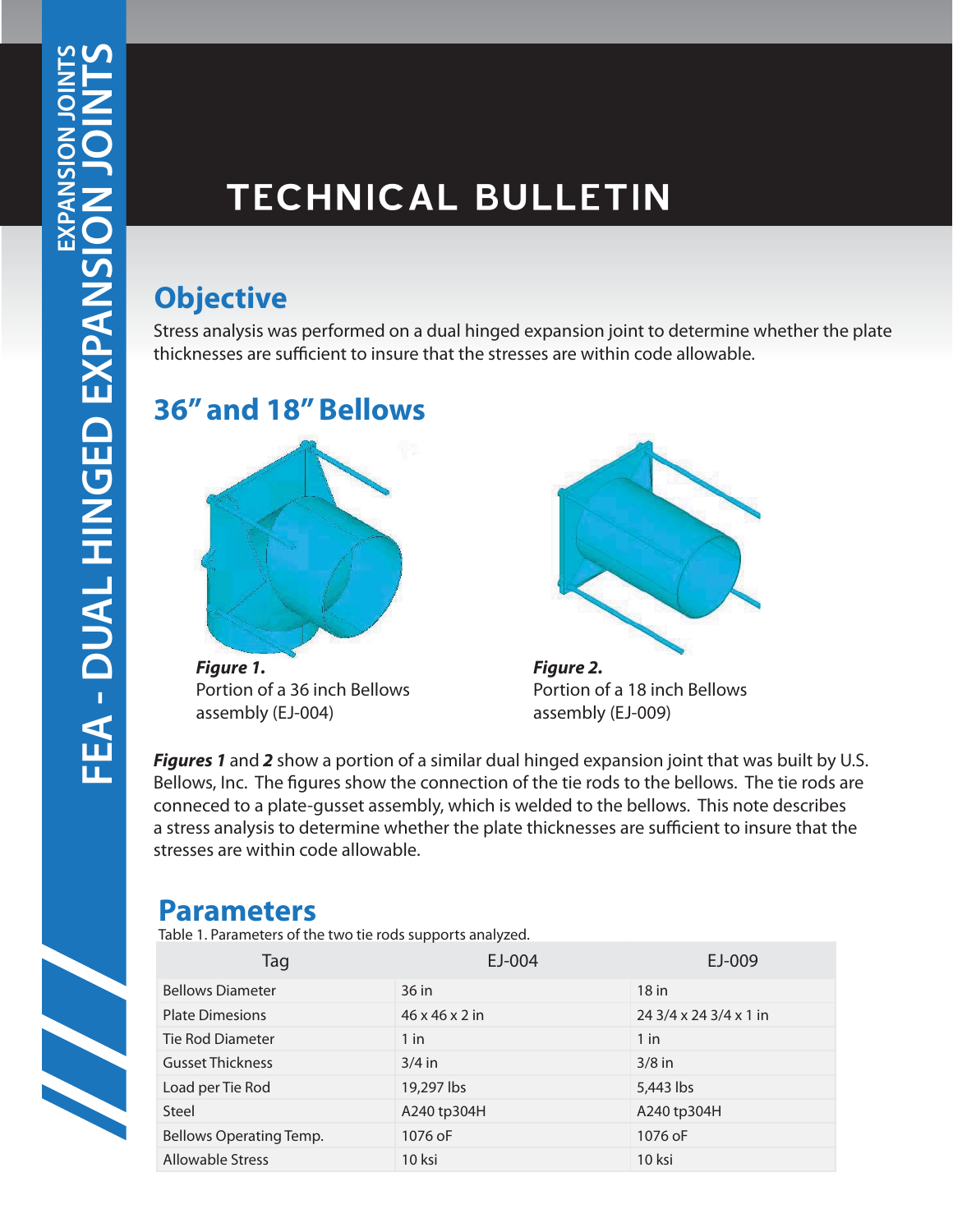## **Ansys Finite Element Program**

The analysis was done using Ansys Finite Element Program. The element used was the Ansys solid 187 element, a 10 node tetrahedral element.

The results for EJ-004 are shown in *Figures 3*, *4*, and *5*. *Figure 3* shows the stresses in the complete assembly.



**Figure 3.** Von Mises Stresses for complete assembly.



The stresses on the assembly are all nearly below the allowable. There are two small areas where there are stress concentrations, but the areas are small, and the stresses drop rapidly away from the peak. These local areas should not be of concern.

# **email: info@pipingtech.com Piping Technology & Products, Inc. website: www.pipingtech.com PT&P**

Copyright © 2009 Piping Technology & Products, Inc.